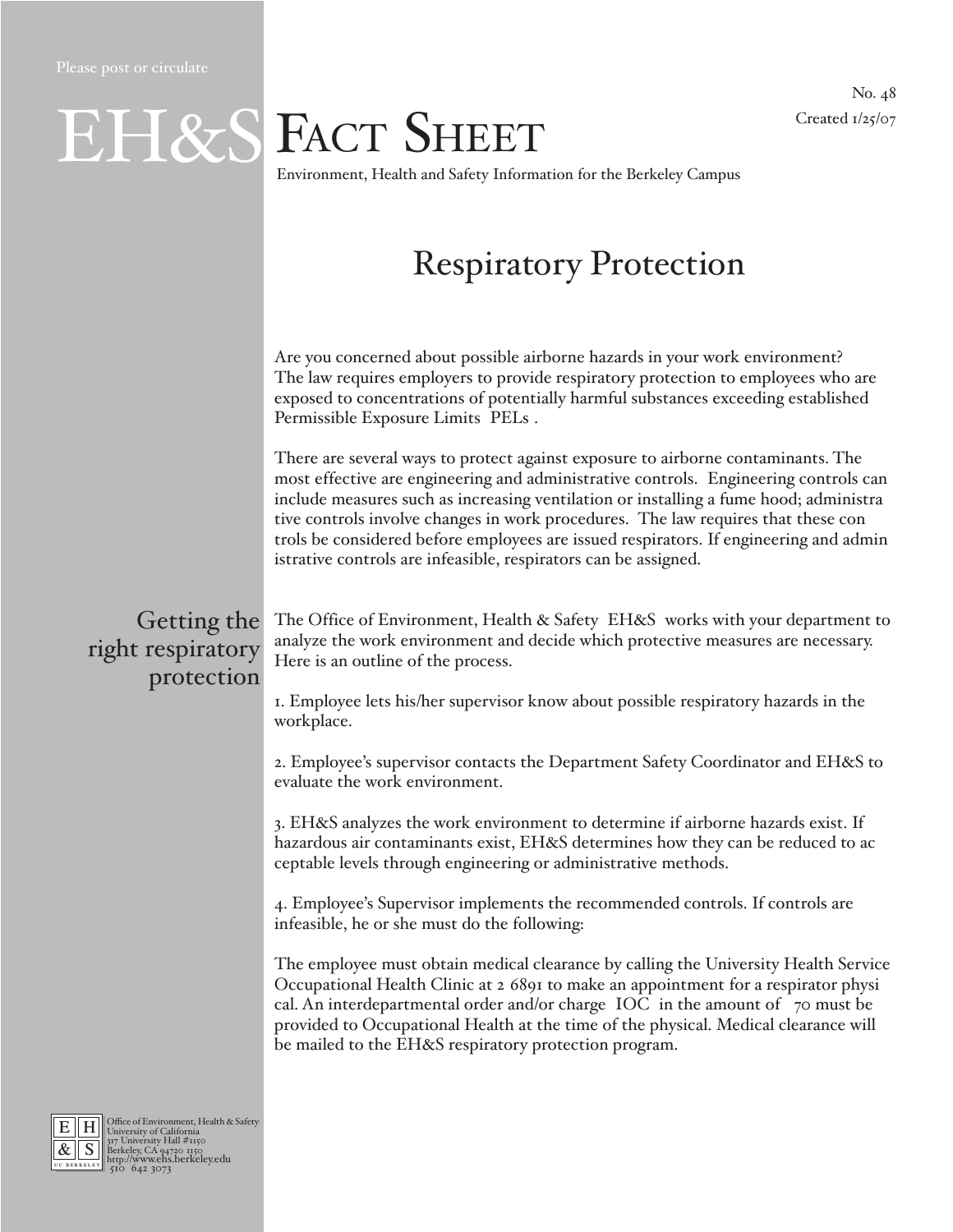#### FACT SHEET: RESPIRATORY PROTECTION **PAGE 2 OF 3**

 After medical clearance has been received by EH&S, an appointment can be made for a respiratory fit test. The employee needs to provide EH&S with the following information:

 a. A list of the substances the employee is potentially exposed to which may require respiratory protection

b. An MSDS (Material Data Safety Sheet ) for each substance

 If EH&S issued a respirator to the employee in the past five years, the employee needs to bring the respirator to the appointment. If the employee has lost the respirator he/ she must bring an IOC for \$25 for a half-face respirator or \$150 for a full-face respirator.

 5. EH&S trains the employee to put on, maintain, clean, and wear a respirator. EH&S then fit-tests the employee and issues a properly fitting respirator.

#### Respirator responsibilities

 Both the employee and the employee's supervisor have legal responsibilities to ensure that respirators are used properly.

| Who's Responsible                 | Action                                                                                                                                                                                                                                                                                                                                                                                                              |
|-----------------------------------|---------------------------------------------------------------------------------------------------------------------------------------------------------------------------------------------------------------------------------------------------------------------------------------------------------------------------------------------------------------------------------------------------------------------|
| Employee                          | Returns for annual medical clearance and refit-<br>ting.<br>Uses the respirator only for the assigned hazard<br>and cleans and maintains the respirator as trained.<br>Notifies his/her supervisor of any changes in the<br>workplace.                                                                                                                                                                              |
| <b>Employee's Supervisor</b>      | Identifies, with the help of EH&S, those employ-<br>ees who may need respiratory protection.<br>Ensures employee is in the Respiratory Protection<br>Program and is properly using, storing, cleaning,<br>and maintaining the respirator.<br>Ensures employee receives annual fit-test, medical<br>clearance, and retraining from EH&S.<br>Periodically discusses proper respirator use during<br>safety briefings. |
| <b>University Health Services</b> | Provides a medical examination to approve the<br>employee to wear a respirator.<br>Sends medical clearance to EH&S.                                                                                                                                                                                                                                                                                                 |
| EH&S                              | Provides new filters when necessary (costs are<br>recharged to the employee's department).<br>Maintains written documentation of training and<br>required annual refitting.<br>Conducts periodic air monitoring to ensure ad-<br>equate respiratory protection.                                                                                                                                                     |